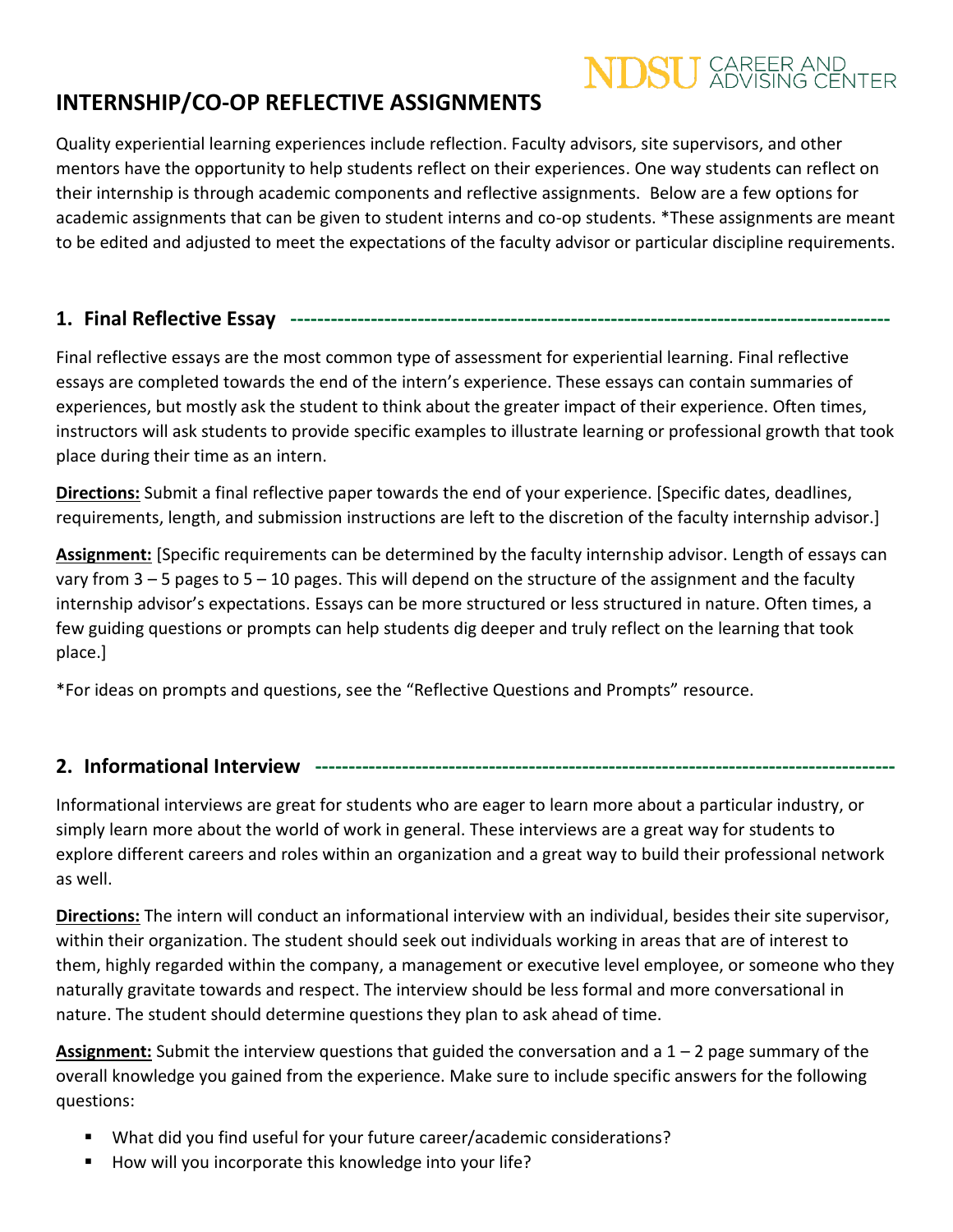#### **Resources:**

#### *Potential Interview Questions:*

- Describe your career path?
- What aspects of your role are most rewarding to you?
- What advice would you give to a new professional entering this particular industry?
- **Who are your mentors?**
- What industry trend keeps you up at night?
- What mistake did you learn the most from in your professional career?
- If you had an extra hour of free time in the day, how would you spend it (for work purposes)?
- Who do you listen to or what do you read to learn?

#### *Things to Remember:*

- **Parageler F** Respect their time  $-$  Go through the proper channels to request a meeting and schedule a time for the conversation, and be on time. If you are scheduled for 15 minutes, watch the clock and do not run over your allotted time. Be mindful and respectful.
- $B$  Be flexible It's great to have these conversations in person, but depending on the company culture and who you are reaching out to, offer to do a phone interview or video chat in lieu of an in-person meeting if that is more convenient for them.
- Thank them Thank them directly after the conversation and also following up with a hand-written note or email describing why the conversation was helpful for you.
- Be prepared Make sure to bring your prepared questions with you and something to write with or take notes on. This will help you later when you write your thank you and summary.
- Link up! Great job! You've just made a connection. Make sure to link with this individual on your LinkedIn account or company communication channels. If they are open to it, you could keep the conversation going and turn your new connection into a mentorship opportunity.

## **3. Weekly Journal Entries ----------------------------------------------------------------------------------------**

Weekly journal entries can serve as a way to reflect *frequently* on learning objectives. Journal entries are also a great way for students to record the details of their internship *as* they experience it. If reflection is pushed until the very end, many times the student cannot recall all of the learning that took place.

**Directions:** Submit a journal entry for each week of your internship. \*Specific dates and submission instructions can be worked out with your faculty internship advisor.

**Assignment:** Journal entries should contain both summary and reflection. Students can share summaries of the tasks and projects they are completing, but they should also incorporate reflection. Journal entries are a great way to reflect on the progress of learning goals, record new insights on what it means to work in a professional setting, document new connections, comment on new concepts learned, and everything in between. Journal entries should be at least (*insert desired length here – we suggest 2 paragraphs, or about 150 – 200 words)* in length.

\*You may also provide the student with a journal prompt each week if more structure is desired. Use the list of reflection questions for inscription.